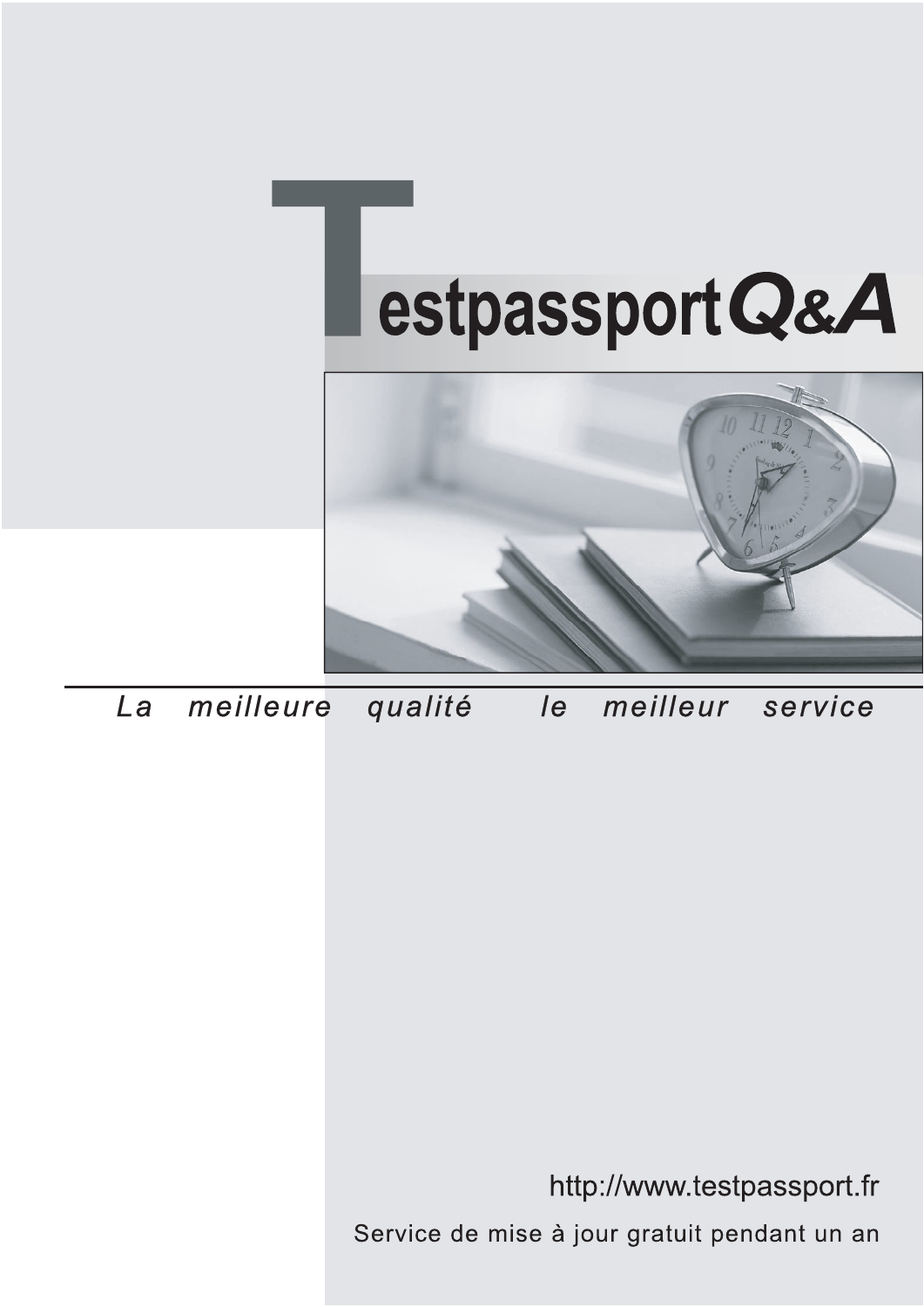# **Exam** : **212-055**

**Title** : Sun Certified Programmer for the Java 2 Platform.SE 5.0

# **Version** : Demo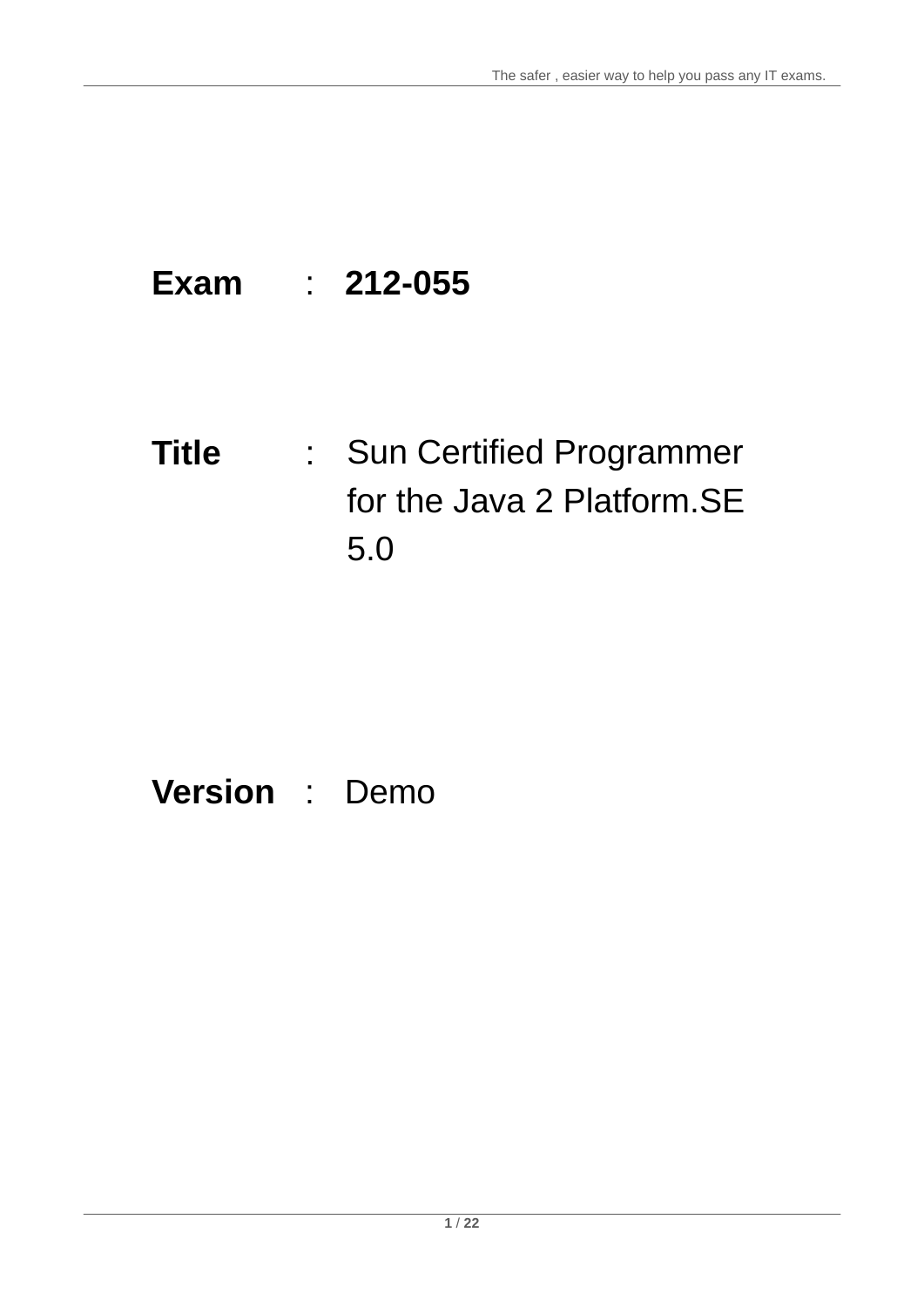1. 11. public static void parse(String str) { 12. try { $\overline{a}$ 13.  $f$  float  $f$  = Float.parseFloat(str); 14. } catch (NumberFormatException nfe) {  $15.$  f = 0; 16.  $\,$ } finally { $\,$ 17. System.out.println(f); 18.  $\}$ 19. } 20. public static void main(String[] args) { 21. parse("invalid"); 22. } 結果為何? A. 0.0 B. 編譯失敗。 ファイル・エスト しょうしょう しょうしょう しょうしょう しょうしゅう しょうしゅう しょうしゅう しょうしゅう C. 在執行時期 parse 方法會丟出一個 ParseException。

D. 在執行時期 parse 方法會丟出一個 NumberFormatException。

# **Answer:** B

2. 請按「顯示」按鈕。

- 1. public class A {
- 2. public String doit(int x, int y) {
- 3. return "a";
- 4. }
- $5.$
- 6. public String doit(int... vals) {
- 7. return "b";
- 8. }
- 9. }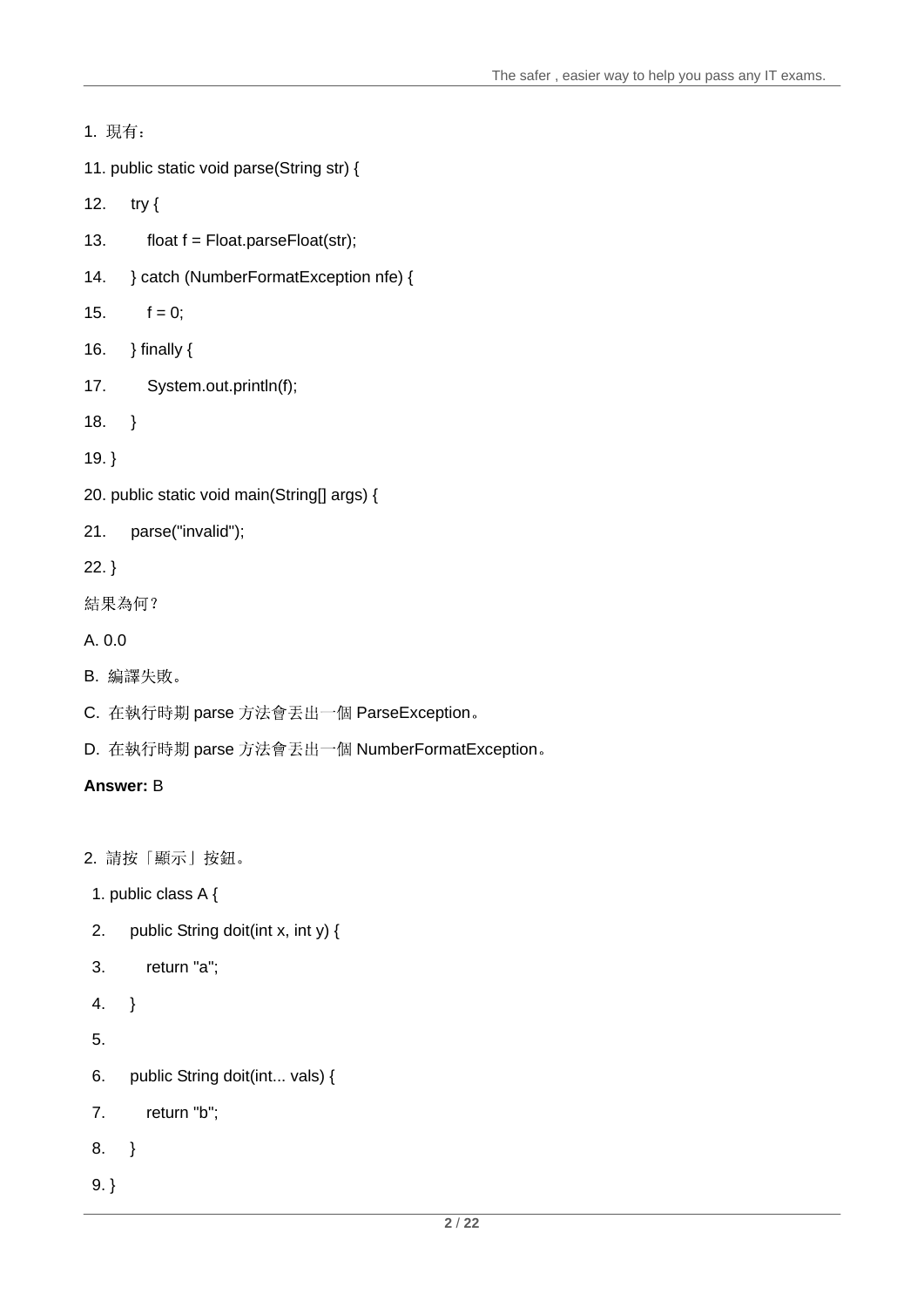現有:

25. A  $a = new A$ ;

26. System.out.println(a.doit(4, 5));

結果為何?

- A. 第26行會將"a"列印到 System.out。
- B. 第26行會將"b"列印到 System.out。
- C. 第26行會在執行時期丟出例外。
- D. 因為第6行的一個錯誤,類別A的編譯會失敗。

## **Answer:** A

3.

10. int  $x = 0$ ;

11. int  $y = 10$ ;

- 12. do {
- 13. y--;
- 14. ++x;
- 15. } while  $(x < 5)$ ;
- 16. System.out.print $(x + ", " + y);$
- 結果為何?
- A. 5,6
- B. 5,5
- C. 6,5
- D. 6,6

## **Answer:** B

4. 請按「顯示」按鈕。

- 1. public class A {
- 2. public void method1() {
- $3.$  try {
- $4.$  B b = new B();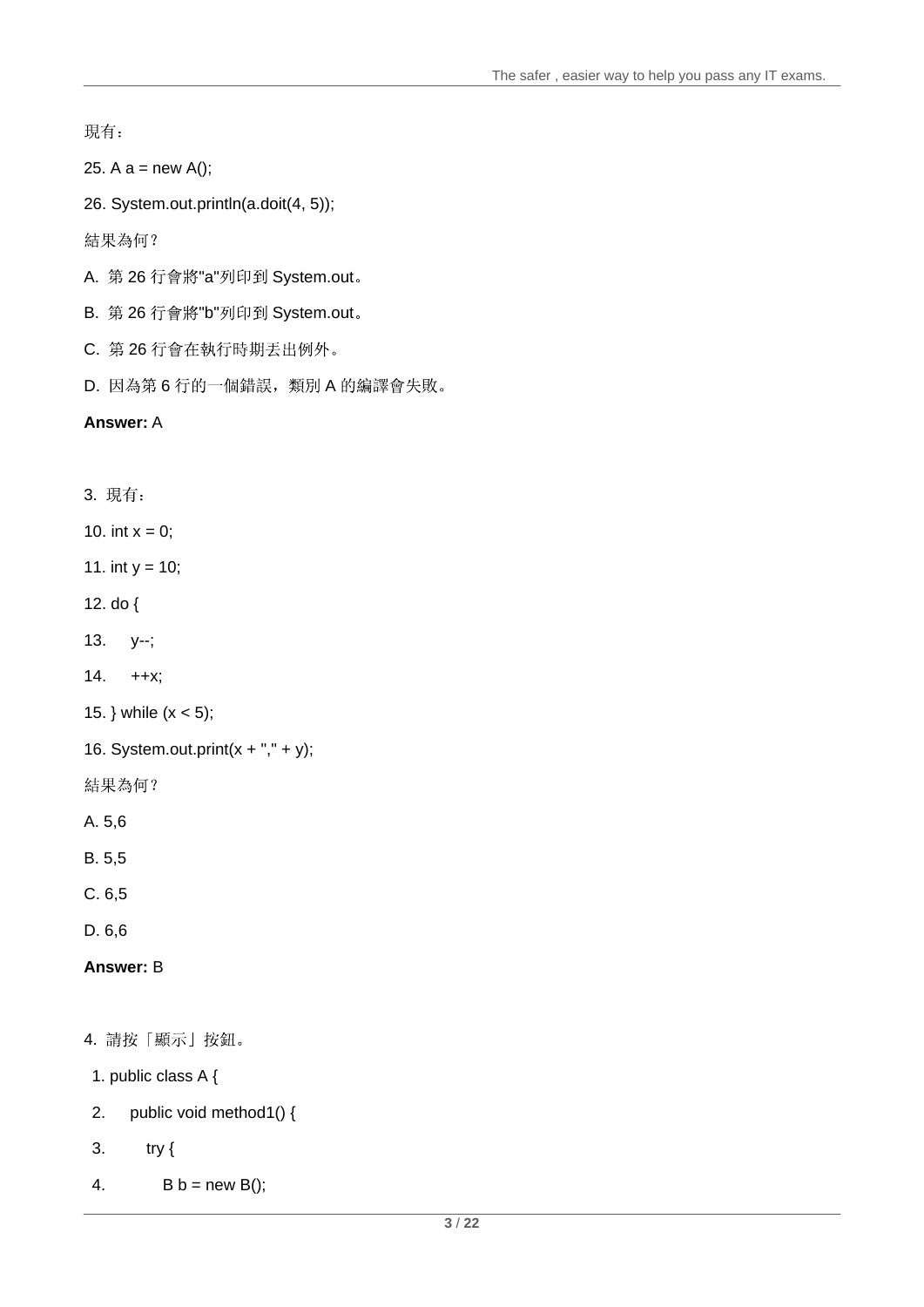```
5. b.method2();
6. I/ more code here lack the contract of the contract of the contract of the contract of the contract of the contract of the contract of the contract of the contract of the contract of the contract of the contract of 
7. } catch (TestException te) {
8. throw new RuntimeException(te);
9. \qquad }
6. }
7. }
1. public class B {
2. public void method2() throws TestException {
3. // more code here
4. }
5. }
1. public class TestException extends Exception {
2. }
現有:
31. public void method() {
32. A a = new A(); \overline{a}33. a.method1();
34. }
如果類別 B 在第3行丟出一個 TestException, 則哪一項是正確的?
A. 第33行必須在一個 try 區塊內叫用。
B. 不須要 catch 類別 A 之 method1 所丟出的例外。
C. 第31 行宣告的方法必須宣告丢出一個 RuntimeException。
D. 在類別 A 的第5行, 對類別 B 之 method2 的叫用, 不必放在一個 try/catch 區塊內。
```
#### **Answer:** B

5.

12. public class Wow {

- 13. public static void go(short n) {System.out.println("short");}
- 14. public static void go(Short n) {System.out.println("SHORT");}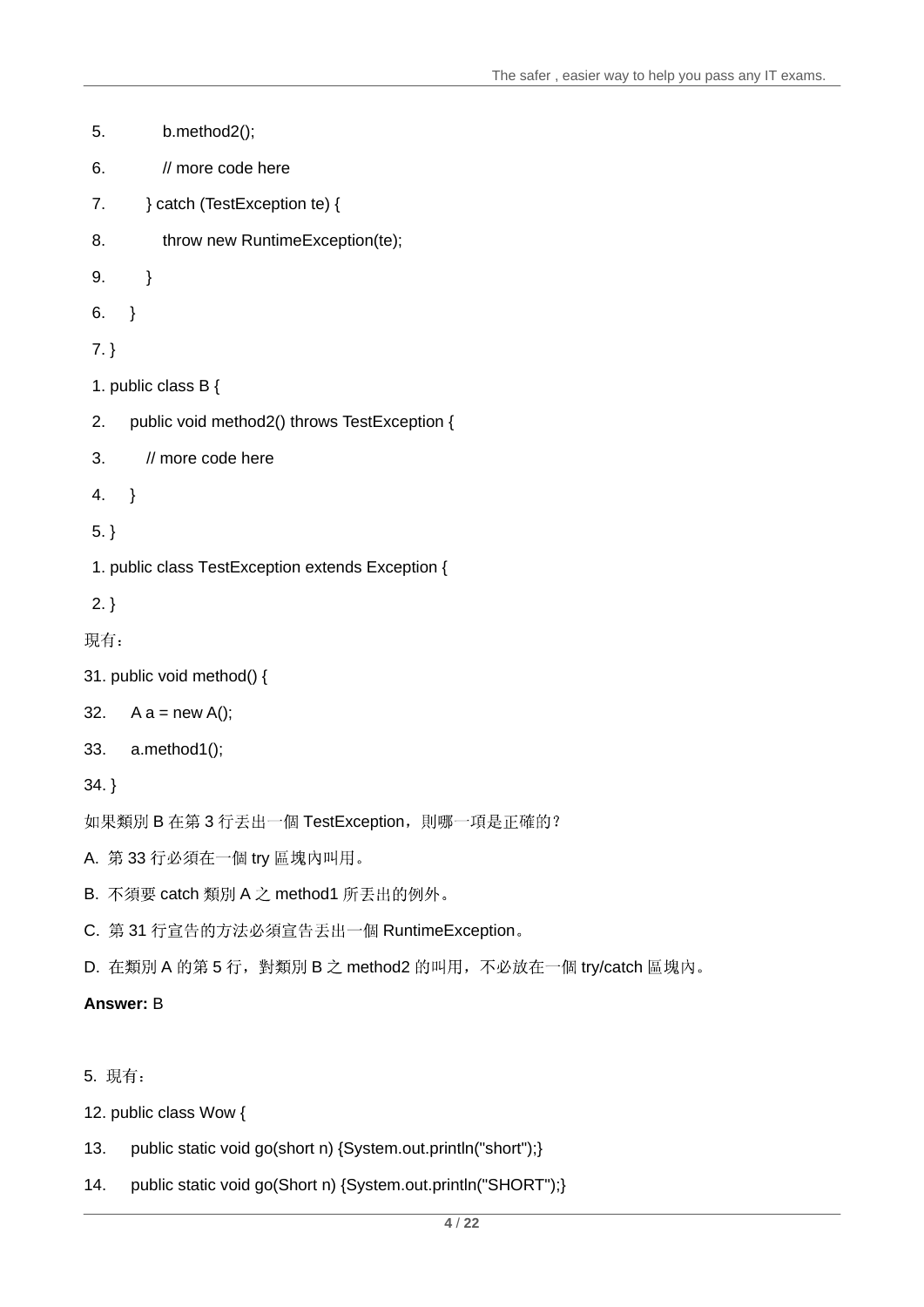- 15. public static void go(Long n) {System.out.println(" LONG");}
- 16. public static void main(String [] args) {
- 17. Short  $y = 6$ ;
- 18. int  $z = 7$ ;
- 19. go(y);
- 20. go(z);
- 21.  $\}$
- 22. }

結果為何?

A. short LONG

# B. SHORT LONG

- C. 編譯失敗。
- D. 在執行時期丟出了一個例外。

# **Answer:** C

- 6.
- 11. String test = "This is a test";
- 12. String[] tokens = test.split("\s");
- 13. System.out.println(tokens.length);
- 結果為何?
- A. 0
- B. 1 and 2 and 2 and 2 and 2 and 2 and 2 and 2 and 2 and 2 and 2 and 2 and 2 and 2 and 2 and 2 and 2 and 2 and 2 and 2 and 2 and 2 and 2 and 2 and 2 and 2 and 2 and 2 and 2 and 2 and 2 and 2 and 2 and 2 and 2 and 2 and 2 a
- C. 4
- D. 編譯失敗。 ファイル・ファイル しょうしょう しょうしょう しょうしょう しょうしょう しょうしゅう しょうしゅう しょうしゅう しょうしゅう
- E. 在執行時期丟出了一個例外。

# **Answer:** D

# 7.

public class NamedCounter {

private final String name;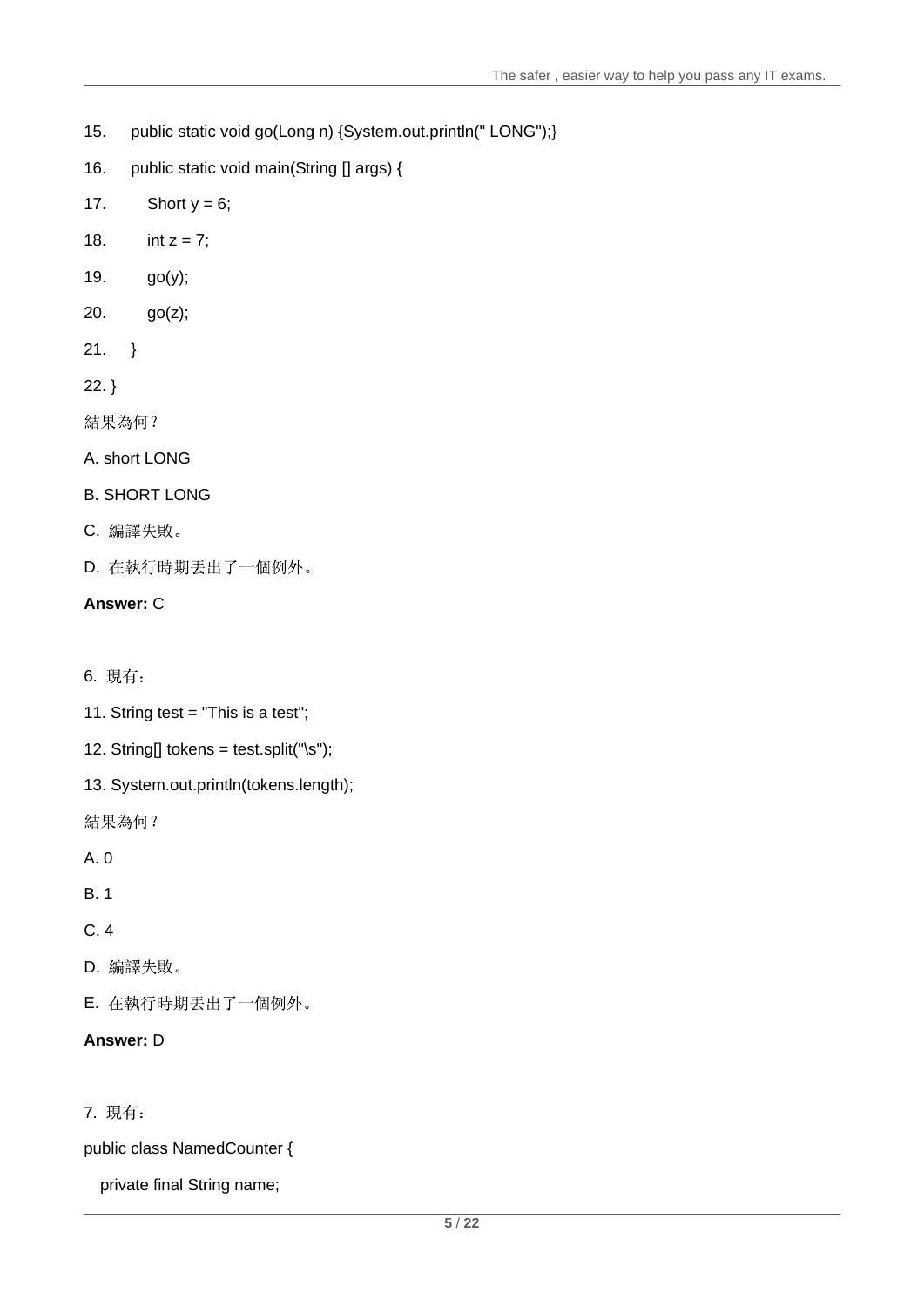private int count;

```
public NamedCounter(String name) { this.name = name; }
```

```
public String getName() { return name; }
```
public void increment() { count++; }

public int getCount() { return count; }

```
public void reset() { count = 0; }
```

```
}
```
應該做哪三項修改,才能調整這個類別,以供多個執行緒安全地使用? (選擇三項。)

- A. 用 synchronized 關鍵字宣告 reset()
- B. 用 synchronized 關鍵字宣告 getName()
- C. 用 synchronized 關鍵字宣告 getCount()
- D. 用 synchronized 關鍵字宣告建構元
- E. 用 synchronized 關鍵字宣告 increment()

## **Answer:** ACE

8.

```
11. class ClassA {}
```

```
12. class ClassB extends ClassA {}
```

```
13. class ClassC extends ClassA {}
```
以及:

```
21. ClassA p0 = new ClassA();
```
- 22. ClassB  $p1$  = new ClassB();
- 23. ClassC  $p2$  = new ClassC();
- 24. ClassA  $p3$  = new ClassB();
- 25. ClassA  $p4$  = new ClassC();

```
哪三項是正確的? (選擇三項。)
```
A.  $p0 = p1$ ;

 $B. p1 = p2$ ;

- $C. p2 = p4$ ;
- D.  $p2 = (ClassC)p1;$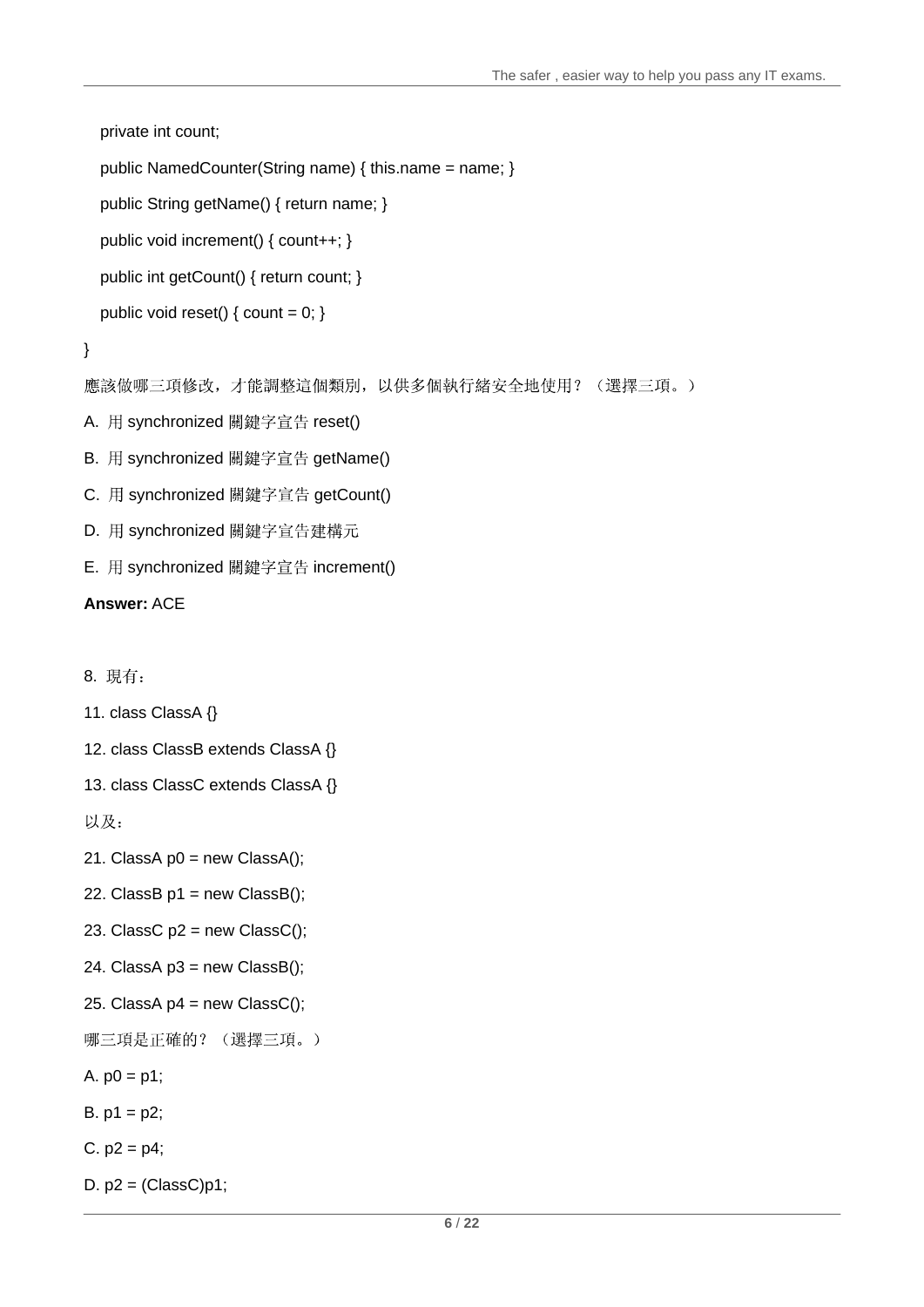$E. p1 = (Class B)p3;$ 

 $F. p2 = (ClassC)p4;$ 

## **Answer:** AEF

9.

- 10: public class Hello {
- 11: String title;
- 12: int value;
- 13: public Hello() {
- 14: title += " World";

15:  $\}$ 

- 16: public Hello(int value) {
- 17: this.value = value;
- 18: title = "Hello";
- 19: Hello();
- $20:$  }
- 21: }
- 以及:

30: Hello  $c = new Hello(5)$ ;

31: System.out.println(c.title);

結果為何?

```
A. Hello
```
- B. Hello World
- ${\mathsf C}.$  編譯失敗 。 そうしょう しょうしょう しょうしょく しんしょう しんしょう しんしょう しんしゅう しんしゅう しんしゅう しんしゅう しんしゅう
- D. Hello World 5
- E. 這個程式碼可以執行, 但沒有輸出。
- F. 在執行時期丟出了一個例外。

## **Answer:** C

10. 現有: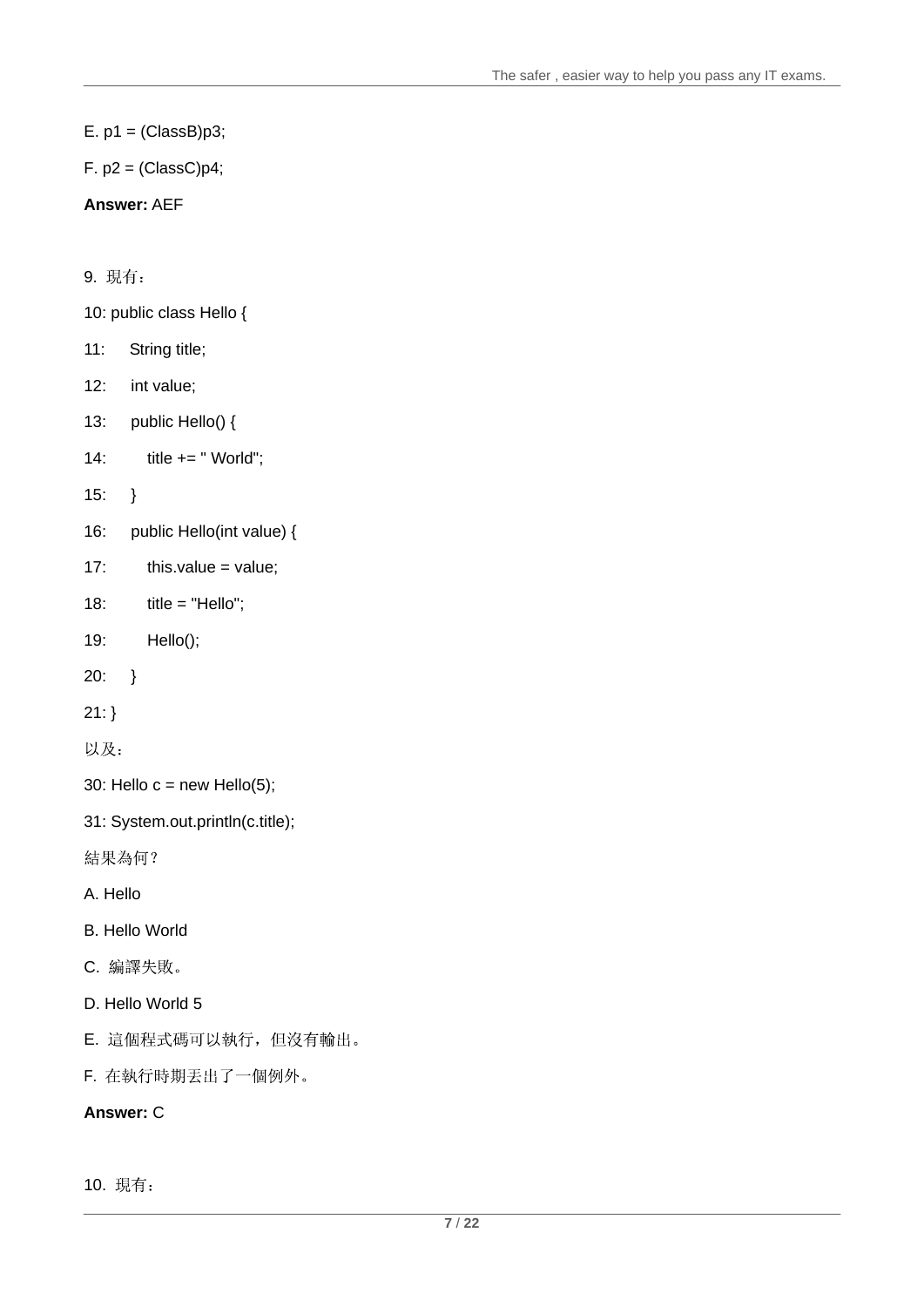1. interface DoStuff2 { 2. float getRange(int low, int high); }  $3.$ 4. interface DoMore { 5. float getAvg(int a, int b, int c); }  $6.$ 7. abstract class DoAbstract implements DoStuff2, DoMore { } 8. 9. class DoStuff implements DoStuff2 { 10. public float getRange(int x, int y) { return  $3.14f$ ; } } 11. 12. interface DoAll extends DoMore { 13. float getAvg(int a, int b, int c, int d); } 結果為何? A. 檔案可以編譯, 而沒有錯誤。 B. 編譯失敗。只有第7行有一個錯誤。 C. 編譯失敗。只有第12行有一個錯誤。 D. 編譯失敗。只有第13行有一個錯誤。 E. 編譯失敗。只有第7行與第12行有錯誤。 F. 編譯失敗。只有第7行與第13行有錯誤。 G. 編譯失敗。第7、12、與 13 行有錯誤。 **Answer:** A 11.

10. package com.sun.scjp;

11. public class Geodetics {

12. public static final double DIAMETER = 12756.32; // kilometers

13. }

哪兩項可以正確地存取 Geodetics 類別的 DIAMETER 成員? (選擇兩項。)

A. import com.sun.scjp.Geodetics;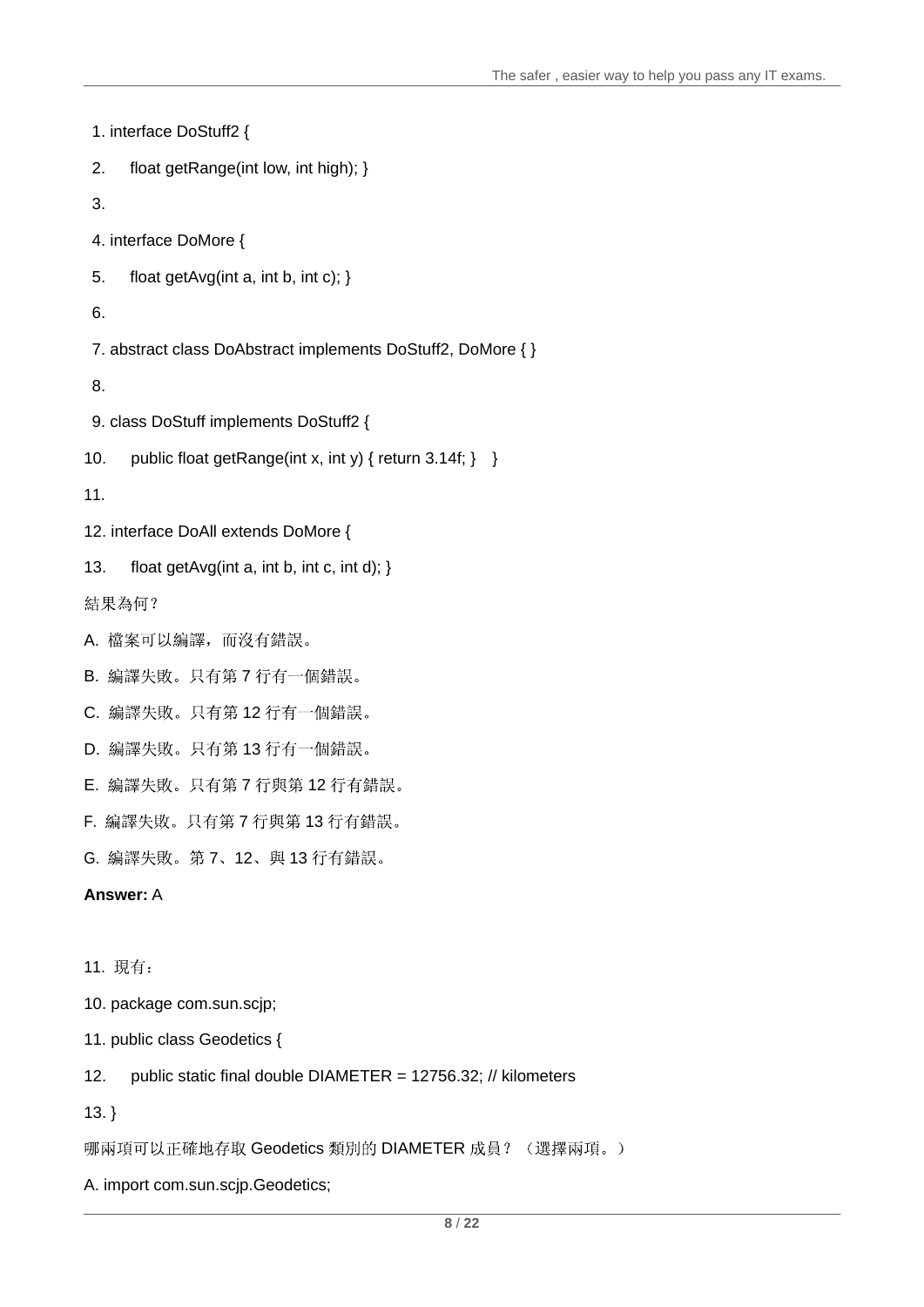public class TerraCarta {

public double halfway()

{ return Geodetics.DIAMETER/2.0; } }

B. import static com.sun.scjp.Geodetics;

### public class TerraCarta{

public double halfway() { return DIAMETER/2.0; } }

C. import static com.sun.scjp.Geodetics.\*;

## public class TerraCarta {

public double halfway() { return DIAMETER/2.0; } }

D. package com.sun.scjp;

public class TerraCarta {

public double halfway() { return DIAMETER/2.0; } }

#### **Answer:** AC

12.

- 10. class Nav{
- 11. public enum Direction { NORTH, SOUTH, EAST, WEST }

12. }

- 13. public class Sprite{
- 14. // insert code here

15. }

- 第14行加入哪一項程式碼後,可讓 Sprite 類別編譯?
- A. Direction d = NORTH;
- B. Nav.Direction d = NORTH;
- C. Direction d = Direction.NORTH;
- D. Nav.Direction d = Nav.Direction.NORTH;

#### **Answer:** D

- 13.
- 10. interface Foo { int bar(); }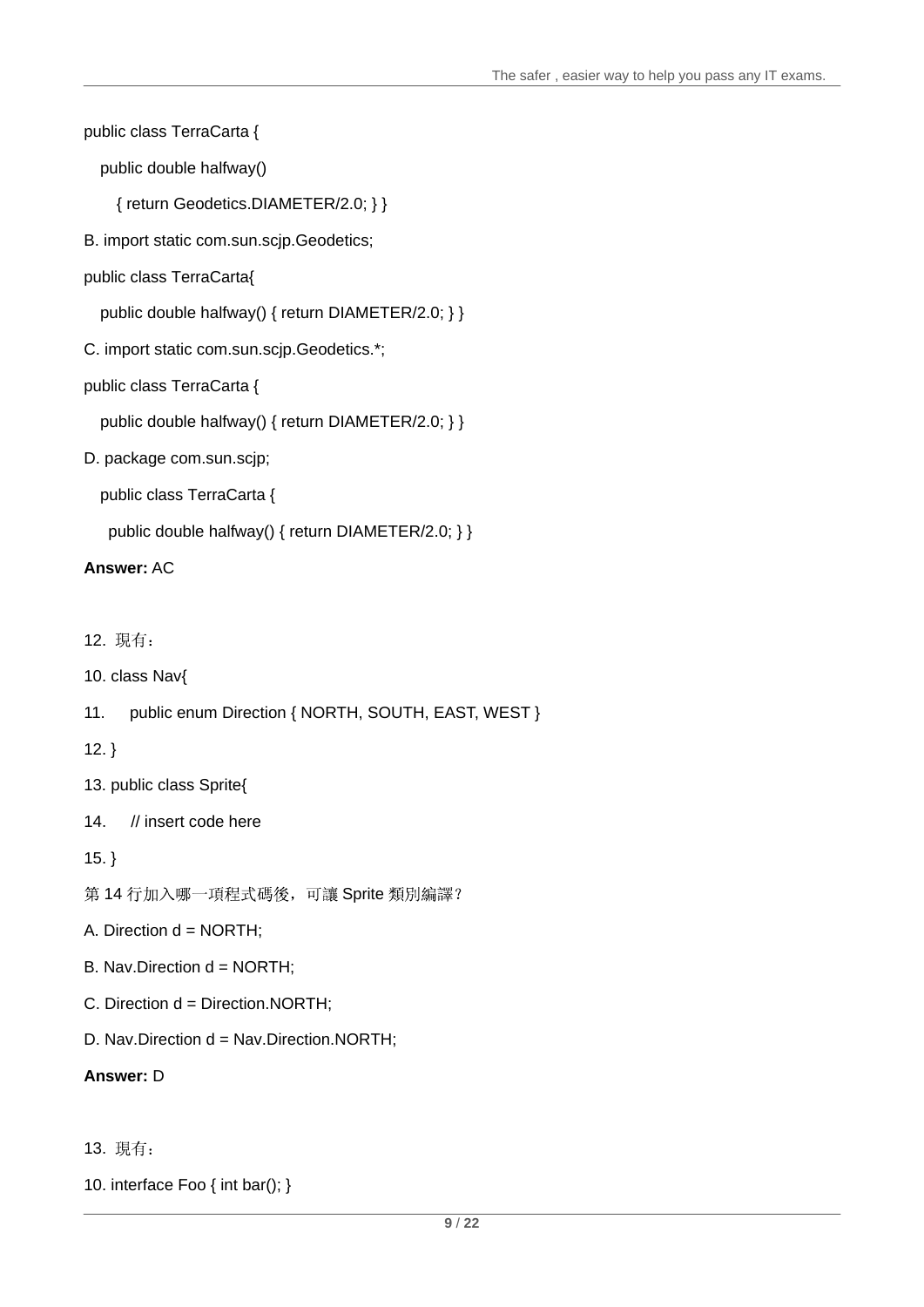```
11. public class Sprite {
12. public int fubar( Foo foo ) { return foo.bar(); }
13. public void testFoo() {
14. fubar(
15. If a linear vector of the term of the state of the state of the state of the state of the state of the state of the state of the state of the state of the state of the state of the state of the state of the state of th
16. );
17. }
18. }
第15 行插入哪一項程式碼後,可讓 Sprite 類別編譯?
A. Foo \{ public int bar() \{ return 1; \}B. new Foo \{ public int bar() \{ return 1; \}C. new Foo() { public int bar() { return 1; } }
```
D. new class Foo  $\{$  public int bar()  $\{$  return 1;  $\}$   $\}$ 

## **Answer:** C

14. 請按「顯示」按鈕。

- 10. interface Foo {
- 11. int bar();
- 12. }

13.

```
14. public class Beta {
```
15.

16. class A implements Foo {

```
17. public int bar() { return 1; }
```
18.  $\}$ 

19.

20. public int fubar( Foo foo ) { return foo.bar(); }

21.

```
22. public void testFoo() {
```
23.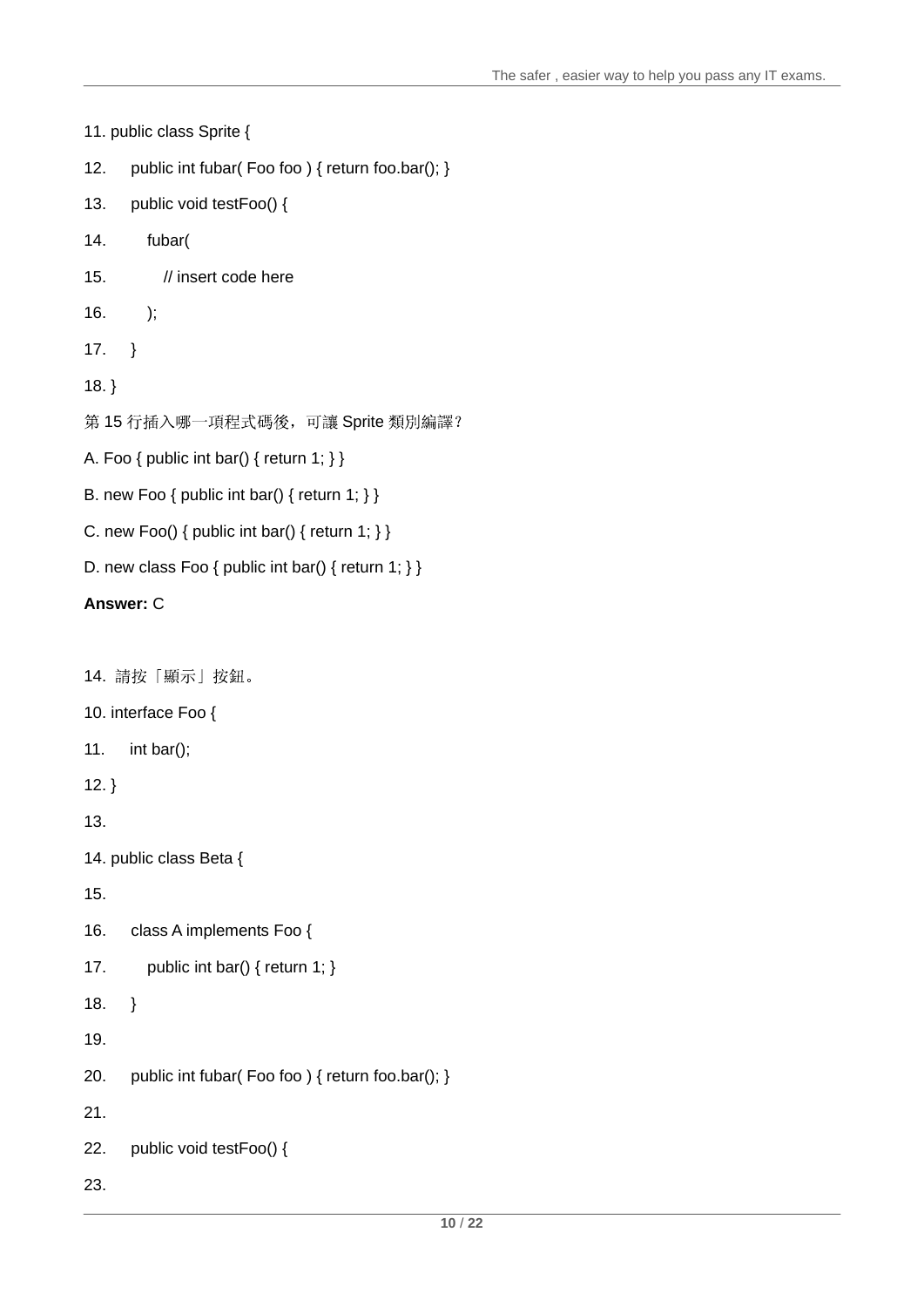```
24. class A implements Foo {
25. bublic int bar() { return 2; }
26. }
27.
28. System.out.println( fubar( new A() ) );
29.}
30. 31. public static void main( String[] argv ) {
32. new Beta().testFoo();
33.}
34. }
哪三項陳述是正確的? (選擇三項。)
A. 編譯失敗。
B. 程式碼可以編譯, 而輸出為 2。
C. 如果移除第 16、17、18 行, 編譯會失敗。
D. 如果移除第 24、25、26 行, 編譯會失敗。
E. 如果移除第 16、17、18 行, 程式碼可以編譯, 而輸出為 2。
F. 如果移除第 24、25、26 行, 程式碼可以編譯, 而輸出為 1。
Answer: BEF
```
15.

1. public interface A {

- 2. String DEFAULT\_GREETING = "Hello World";
- 3. public void method1();
- 4. }

B 的介面,並以 A 為其父類別。 しんしょう しんしゅうしゅう しんしゅうしゅう かんしゅう

哪一項介面的宣告是正確的?

A. public interface B extends A {}

- B. public interface B implements A {}
- C. public interface B instanceOf A {}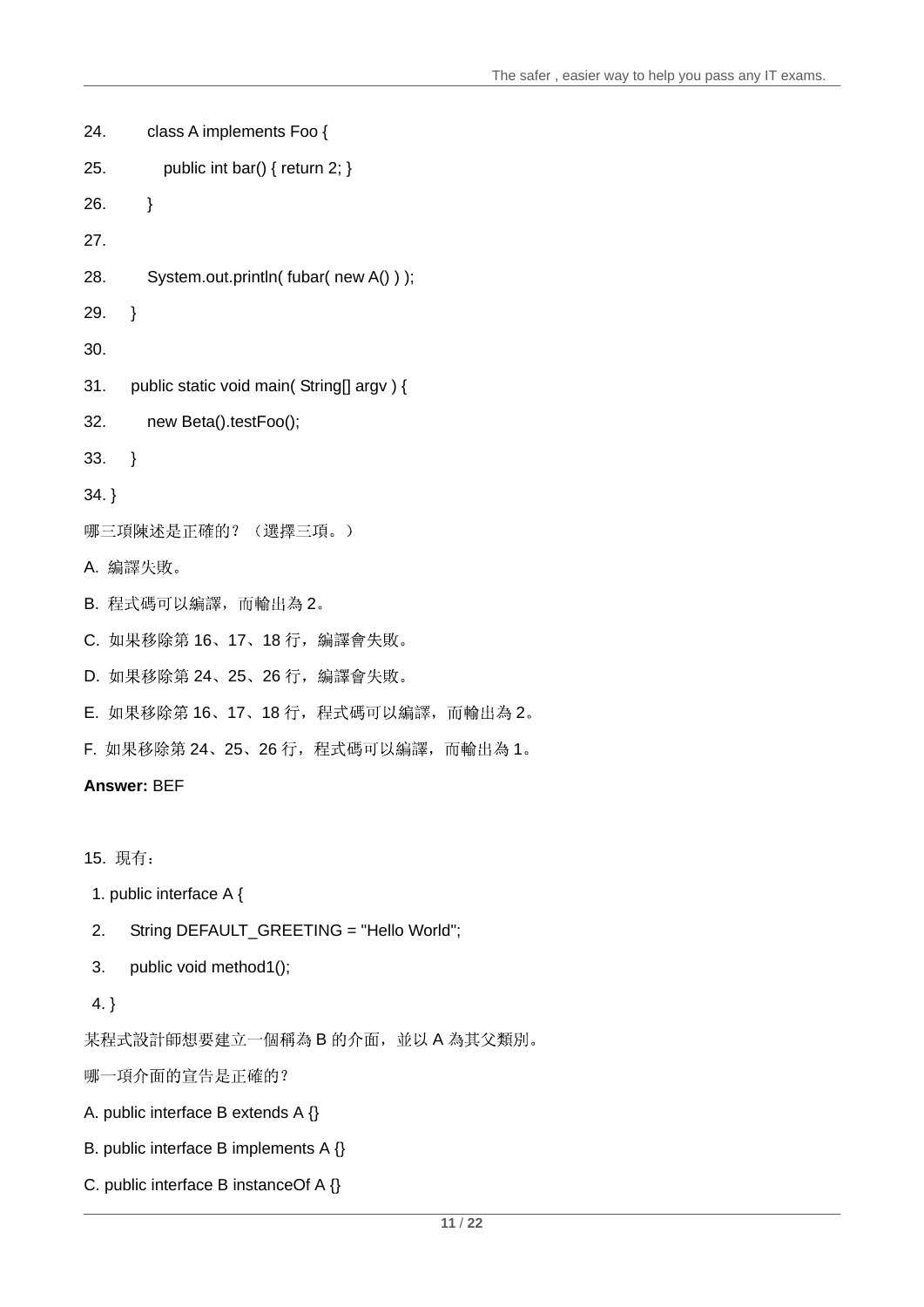```
D. public interface B inheritsFrom A {}
```
# **Answer:** A

16.

- 1. class TestA {
- 2. public void start() { System.out.println("TestA"); }

 $3.$  }

- 4. public class TestB extends TestA {
- 5. public void start() { System.out.println("TestB"); }
- 6. public static void main(String[] args) {
- 7. ((TestA)new TestB()).start();
- 8. }

```
9. }
```

```
結果為何?
```

```
A. TestA
```
B. TestB

- C. 编譯失敗。
- D. 在執行時期丟出了一個例外。

# **Answer:** B

17.

- 1. interface TestA { String toString(); }
- 2. public class Test {
- 3. public static void main(String[] args) {
- 4. System.out.println(new TestA() {
- 5. public String toString() { return "test"; }
- 6.  ${})$ ;
- 7. }
- 8. }

結果為何?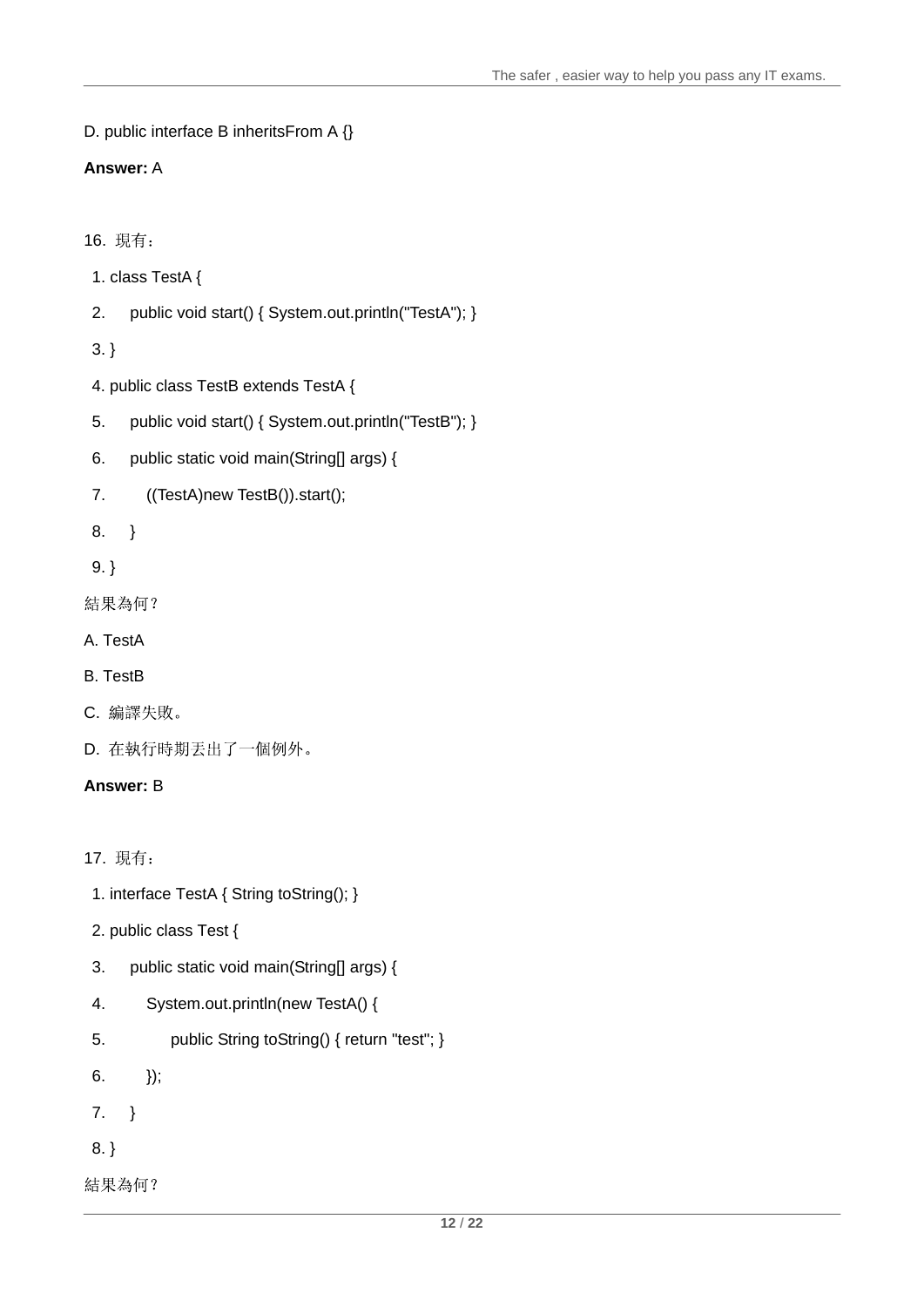#### A. test

#### B. null and the contract of the contract of the contract of the contract of the contract of the contract of the contract of the contract of the contract of the contract of the contract of the contract of the contract of th

- C. 在執行時期丟出了一個例外。
- D. 第1行的一個錯誤會造成編譯失敗。
- E. 第4行的一個錯誤會造成編譯失敗。
- F. 第5行的一個錯誤會造成編譯失敗。

## **Answer:** A

```
18.
```
- 11. public abstract class Shape {
- 12. int x;
- 13. int y;
- 14. public abstract void draw();
- 15. public void setAnchor(int x, int y) {
- 16. this. $x = x$ ;
- 17. this.y = y;
- $18.$  }
- 19. }

Shape Circle

哪一項是正確的?

A. Shape  $s = new Shape()$ ;

s.setAnchor(10,10);

s.draw();

- B. Circle  $c = new Shape()$ ;
- c.setAnchor(10,10);

c.draw();

```
C. Shape s = new Circle();
```
s.setAnchor(10,10);

s.draw();

D. Shape  $s = new Circle()$ ;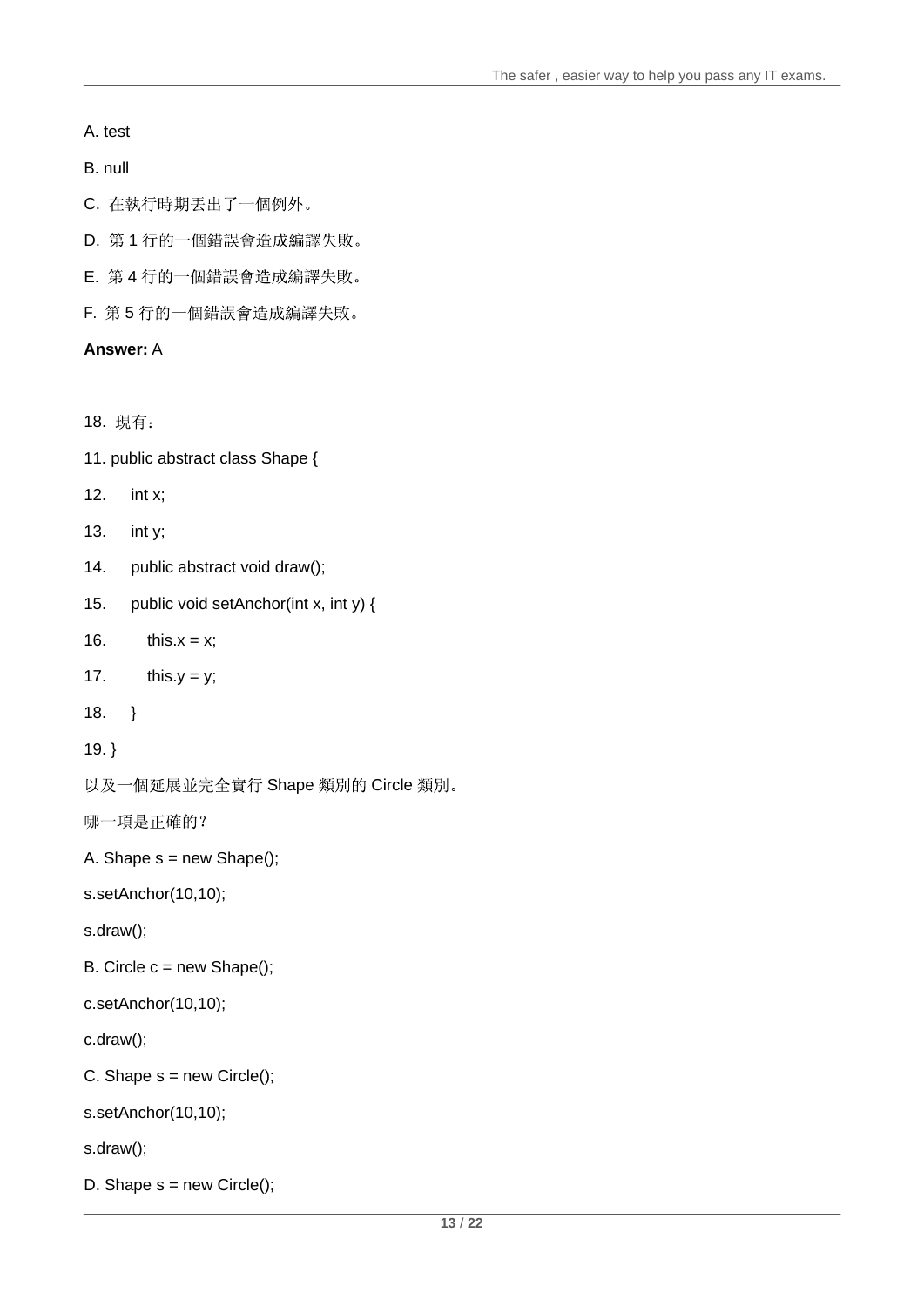s->setAnchor(10,10);

```
s->draw();
```
- E. Circle  $c = new Circle()$ ;
- c.Shape.setAnchor(10,10);
- c.Shape.draw();

**Answer:** C

19.

10. abstract public class Employee {

11. protected abstract double getSalesAmount();

12. public double getCommision() {

- 13. return getSalesAmount() \* 0.15;
- 14. }
- 15. }
- 16. class Sales extends Employee {
- 17. // insert method here **that is a set of the set of the set of the set of the set of the set of the set of the set of the set of the set of the set of the set of the set of the set of the set of the set of the set of th**

 $18.$  }

在第17 行可以各自分別插入哪兩種方法,以便正確地完成 Sales 類別? (選擇兩項。)

- A. double getSalesAmount() { return 1230.45; }
- B. public double getSalesAmount() { return 1230.45; }
- C. private double getSalesAmount() { return 1230.45; }
- D. protected double getSalesAmount() { return 1230.45; }

#### **Answer:** BD

- 20.
- 10. interface Data { public void load(); }
- 11. abstract class Info { public abstract void load(); }
- Data Info
- A. public class Employee extends Info implements Data {

public void load() { /\*do something\*/ }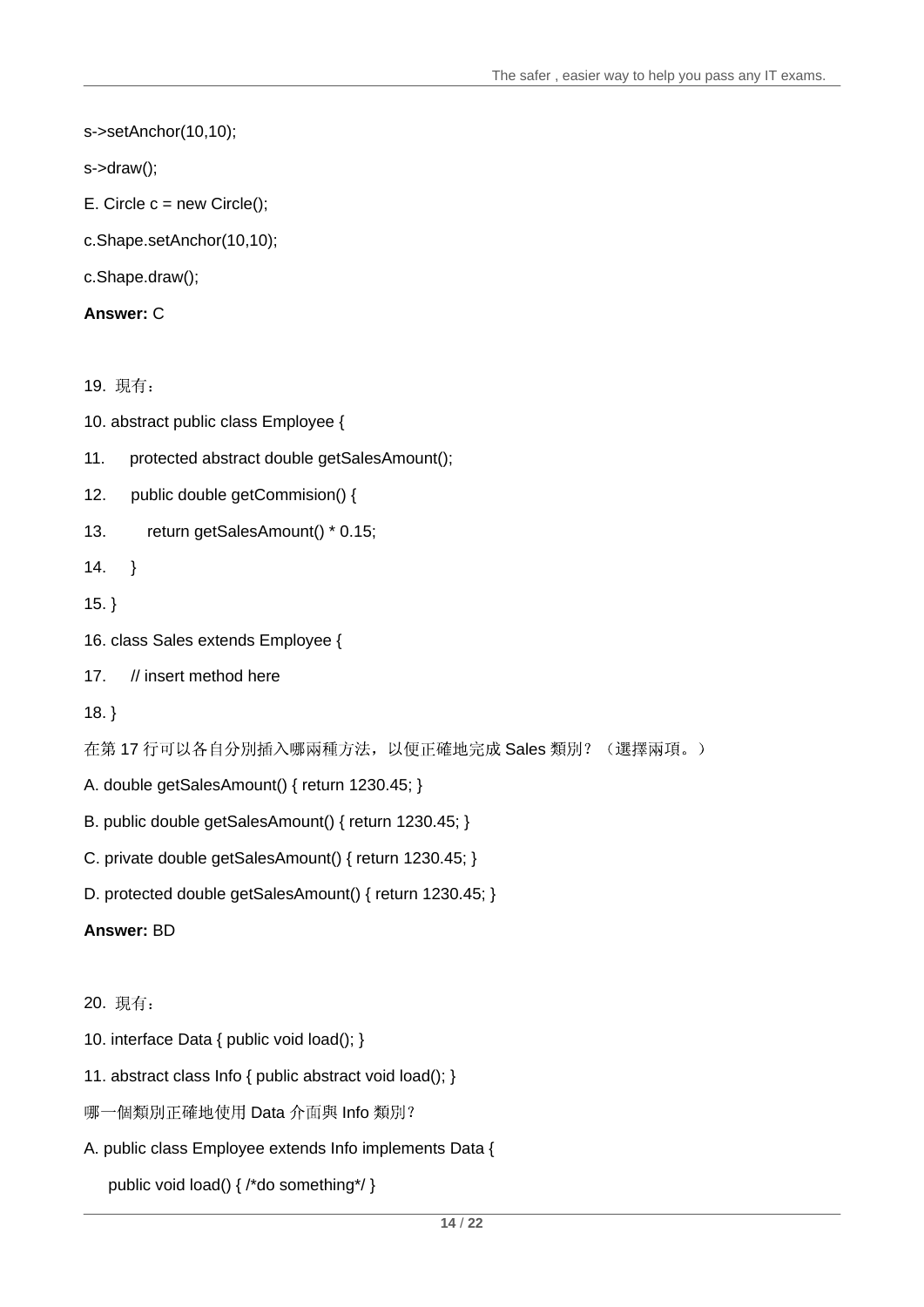```
}
B. public class Employee implements Info extends Data {
 public void load() { /*do something*/ } 
}
C. public class Employee extends Info implements Data
public void load(){ /*do something*/ } 
public void Info.load(){ /*do something*/ } 
}
D. public class Employee implements Info extends Data {
public void Data.load(){ /*do something*/ }
public void load(){ /*do something*/ } 
}
E. public class Employee implements Info extends Data {
```

```
public void Info.load(){ /*do something*/ }
```
public void load(){ /\*do something\*/ }

```
}
```

```
F. public class Employee extends Info implements Data{
  public void Data.load() { /*do something*/ }
  public void Info.load() { /*do something*/ }
```
}

```
Answer: A
```

```
21.
```

```
11. public abstract class Shape {
```

```
12. private int x;
```
- 13. private int y;
- 14. public abstract void draw();
- 15. public void setAnchor(int x, int y) {

```
16. this.x = x;
```
17. this.y = y;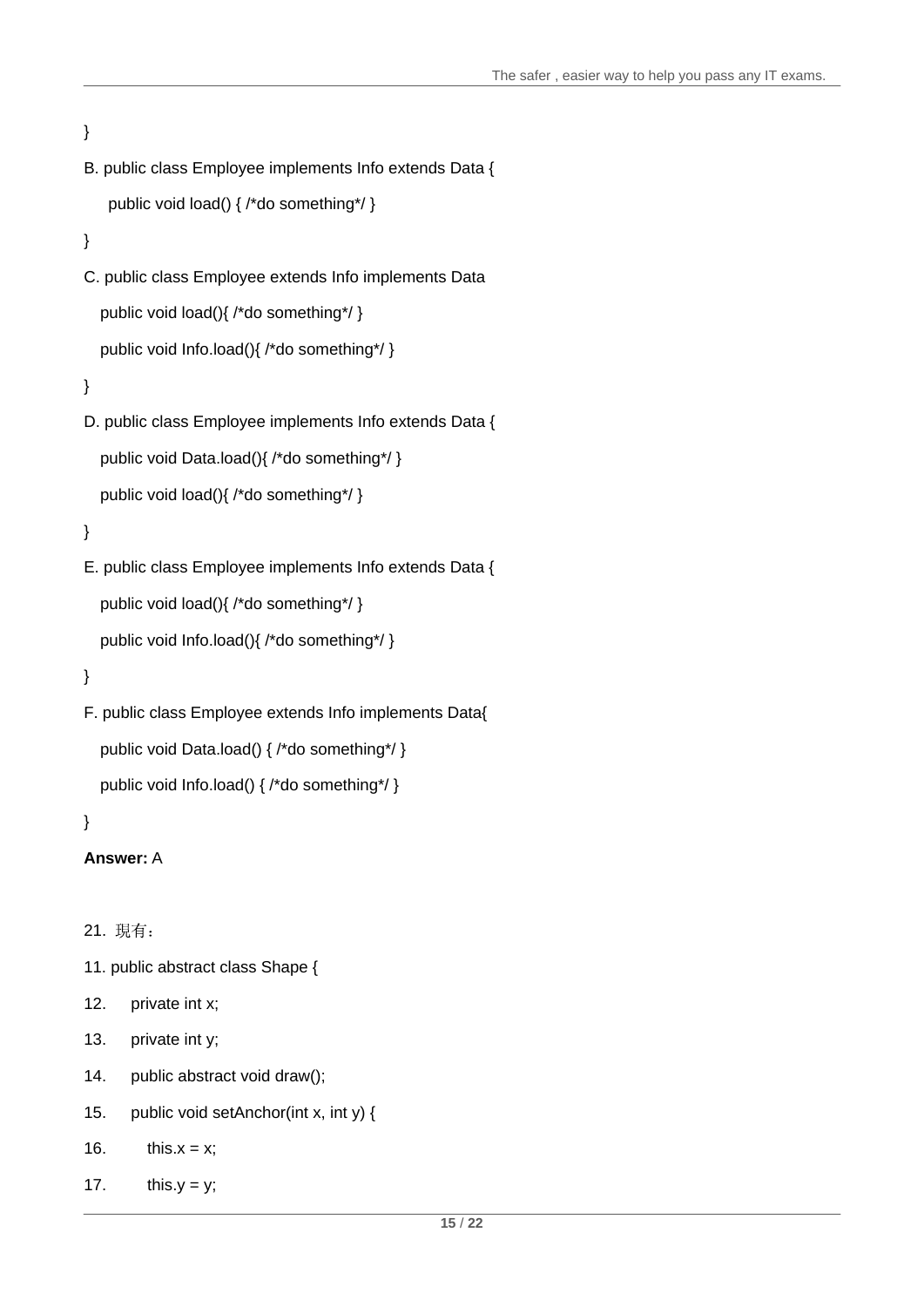```
18. }
19. }
哪兩個類別正確地使用 Shape 類別? (選擇兩項。)
A. public class Circle implements Shape {
private int radius;
}
B. public abstract class Circle extends Shape {
private int radius;
}
C. public class Circle extends Shape {
private int radius;
public void draw();
}
D. public abstract class Circle implements Shape {
private int radius;
public void draw();
}
E. public class Circle extends Shape {
private int radius;
public void draw() {/* code here */}
}
F. public abstract class Circle implements Shape {
private int radius;
public void draw() { /* code here */ }
```

```
}
```

```
Answer: BE
```
22. 哪兩個類別可以正確地實行 java.lang.Runnable 以及 java.lang.Cloneable 兩種介面? (選擇兩項。)

A. public class Session

implements Runnable, Cloneable {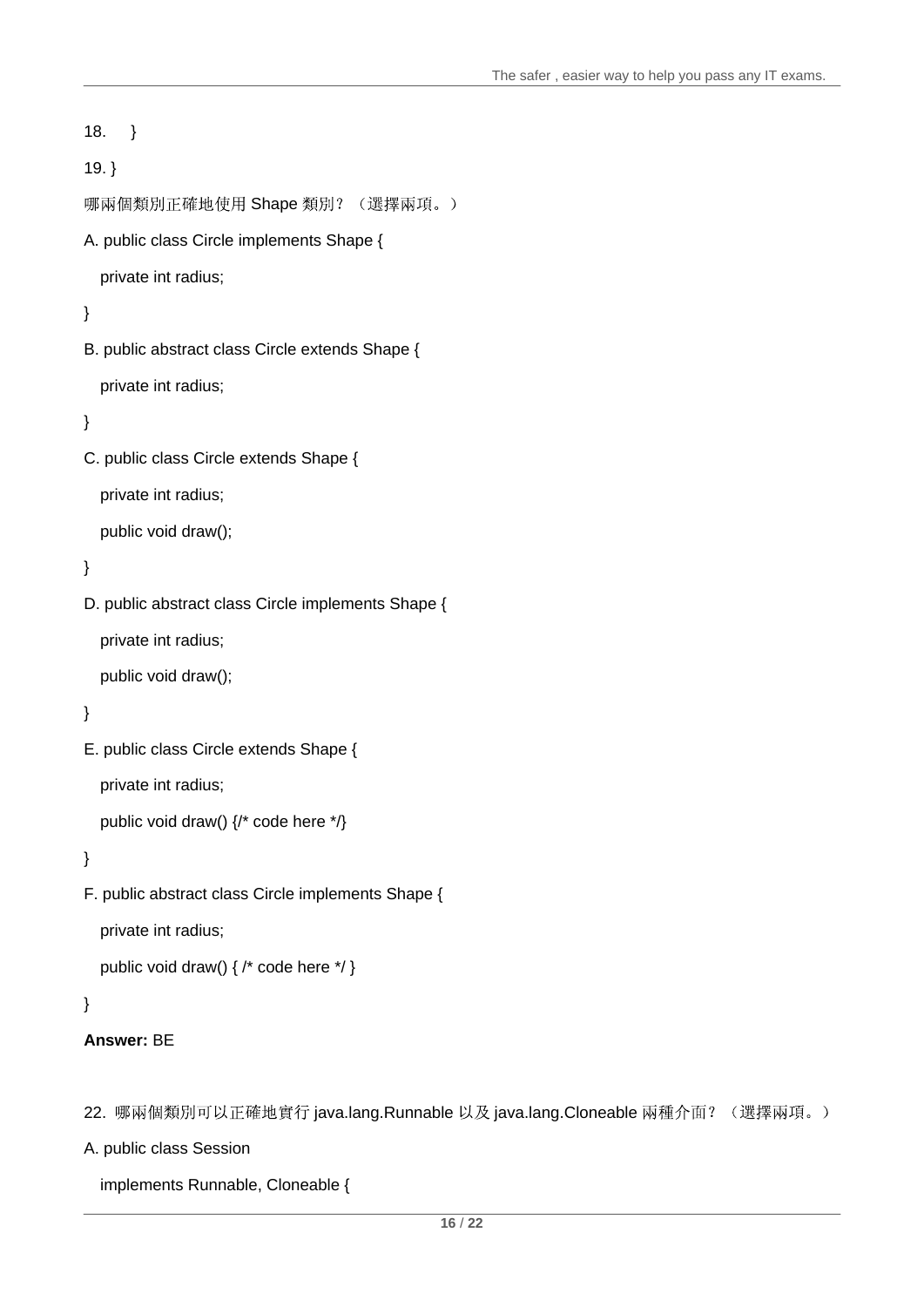```
public void run();
  public Object clone();
}
B. public class Session 
 extends Runnable, Cloneable {
  public void run() { /* do something */ }
  public Object clone() { /* make a copy */ }
}
C. public class Session 
 implements Runnable, Cloneable {
  public void run() { /* do something */ }
  public Object clone() { /* make a copy */ }
}
D. public abstract class Session 
 implements Runnable, Cloneable {
  public void run() { /* do something */ }
  public Object clone() { /*make a copy */ }
```

```
}
```

```
E. public class Session
```

```
implements Runnable, implements Cloneable {
  public void run() { /* do something */ }
  public Object clone() { /* make a copy */ }
```
#### }

```
Answer: CD
```

```
23.
```
11. public interface Status {

```
12. /* insert code here */ int MY_VALUE = 10;
```

```
13. }
```

```
哪三項在第12行有效? (選擇三項。)
```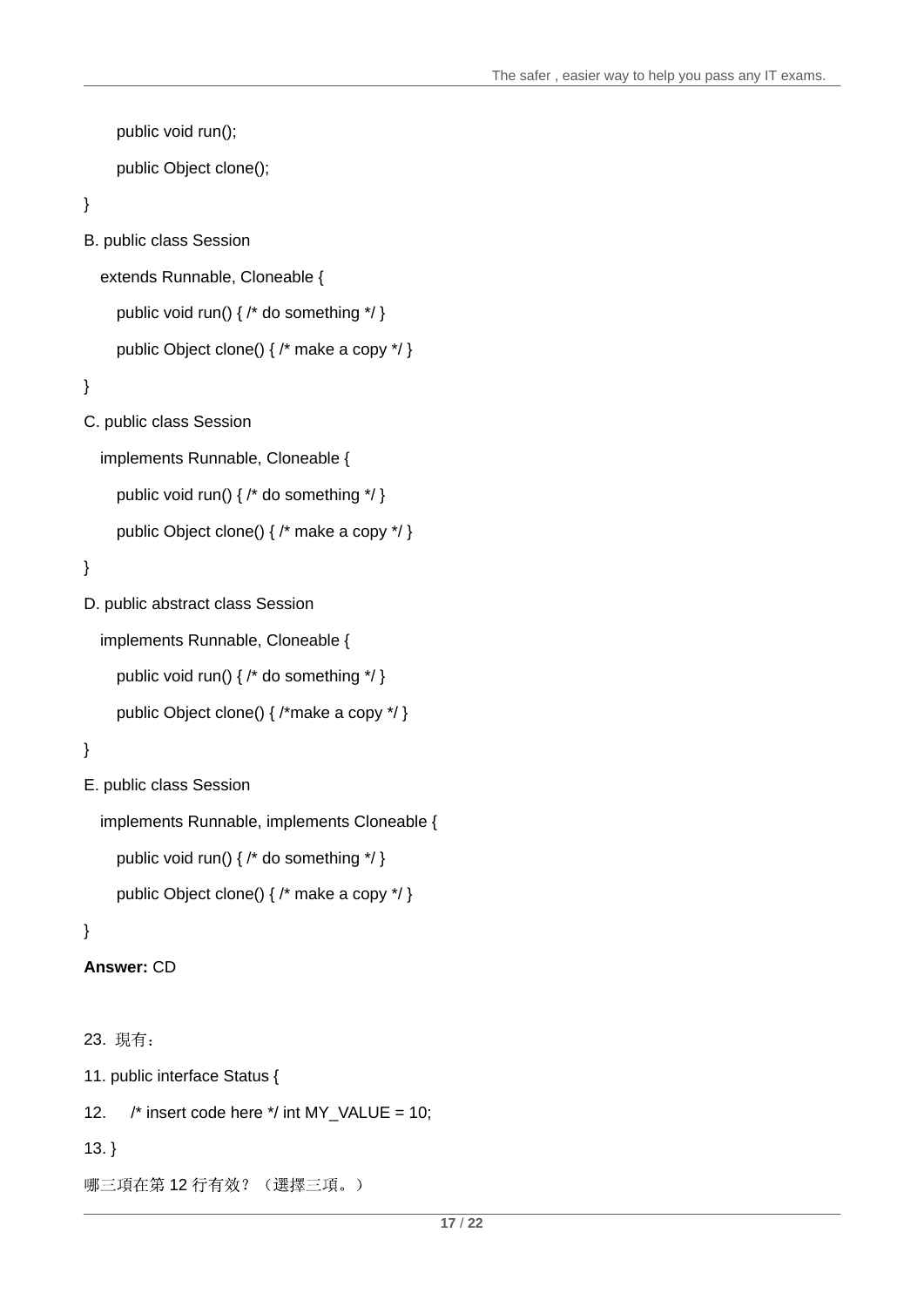- A. final
- B. static contract of the contract of the contract of the contract of the contract of the contract of the contract of the contract of the contract of the contract of the contract of the contract of the contract of the cont
- C. native
- D. public
- E. private
- F. abstract
- G. protected

**Answer:** ABD

24. 請按「顯示」按鈕。

- 1. public class GoTest {
- 2. public static void main(String[] args) {
- 3. Sente  $a = new$  Sente();  $a.gov$ );
- 4. Goban b = new Goban(); b.go();
- 5. Stone c = new Stone(); c.go();
- 6. }
- 7. }
- 8.
- 9. class Sente implements Go {
- 10. public void go() { System.out.println("go in Sente."); }
- 11. }
- 12.
- 13. class Goban extends Sente {
- 14. public void go() { System.out.println("go in Goban"); }
- 15. }
- 16.
- 17. class Stone extends Goban implements Go { }

18.

- 19. interface Go { public void go(); }
- 結果為何?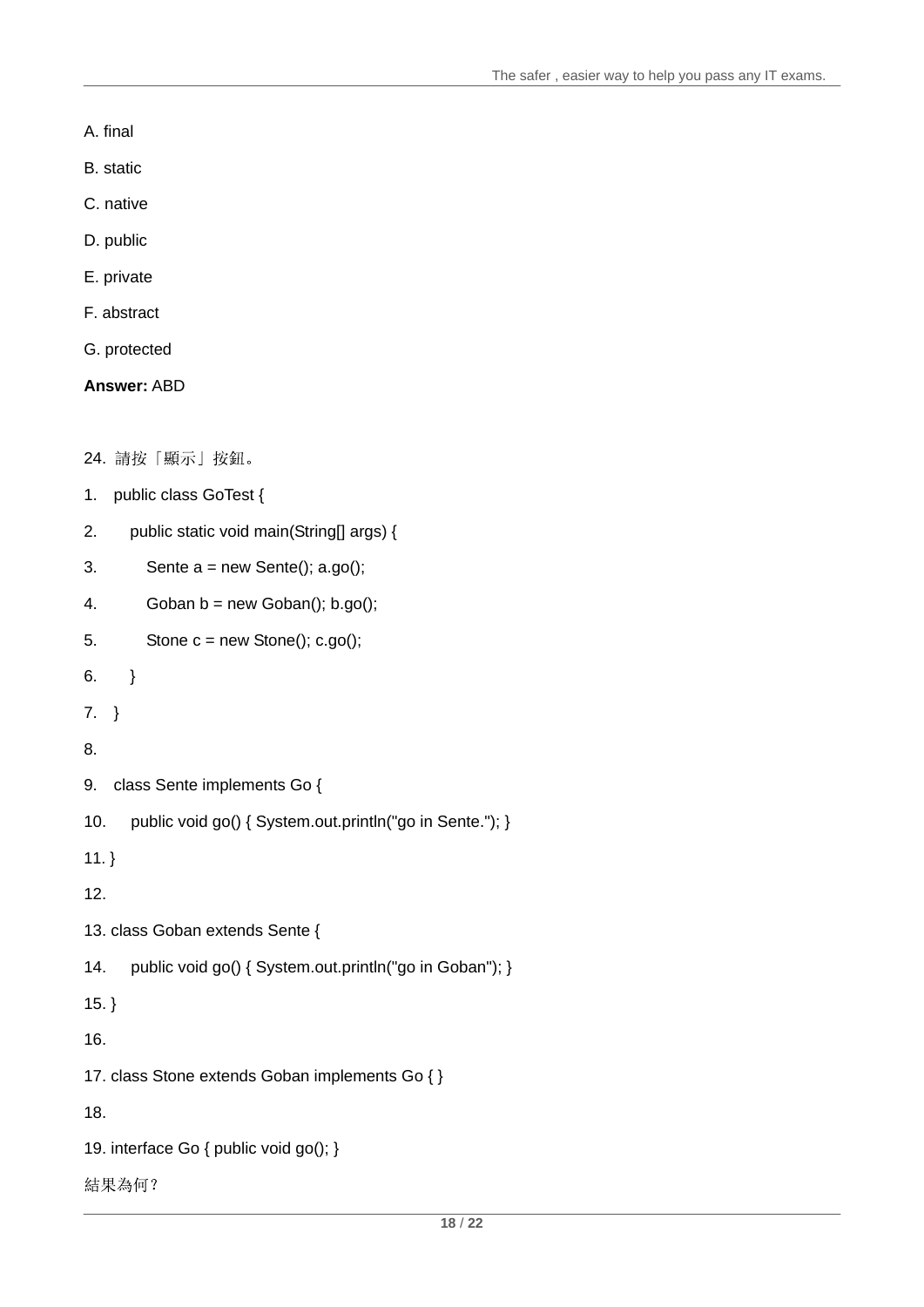## A. go in Goban

- go in Sente
- go in Sente
- B. go in Sente
- go in Sente
- go in Goban
- C. go in Sente
- go in Goban
- go in Goban
- D. go in Goban
- go in Goban
- go in Sente
- E. 第17行的一個錯誤會造成編譯失敗。

## **Answer:** C

## 25. 請按「顯示」按鈕。

- 1. public class Test {
- 2.  $int x = 12$ ;
- 3. public void method(int x) {
- 4. x+=x;
- 5. System.out.println(x);
- 6. }
- 7. }

現有:

## 34. Test  $t = new Test$ );

35. t.method(5);

Test 類別之第5行的輸出是什麼?

- A. 5
- B. 10 and the contract of the contract of the contract of the contract of the contract of the contract of the contract of the contract of the contract of the contract of the contract of the contract of the contract of the
- C. 12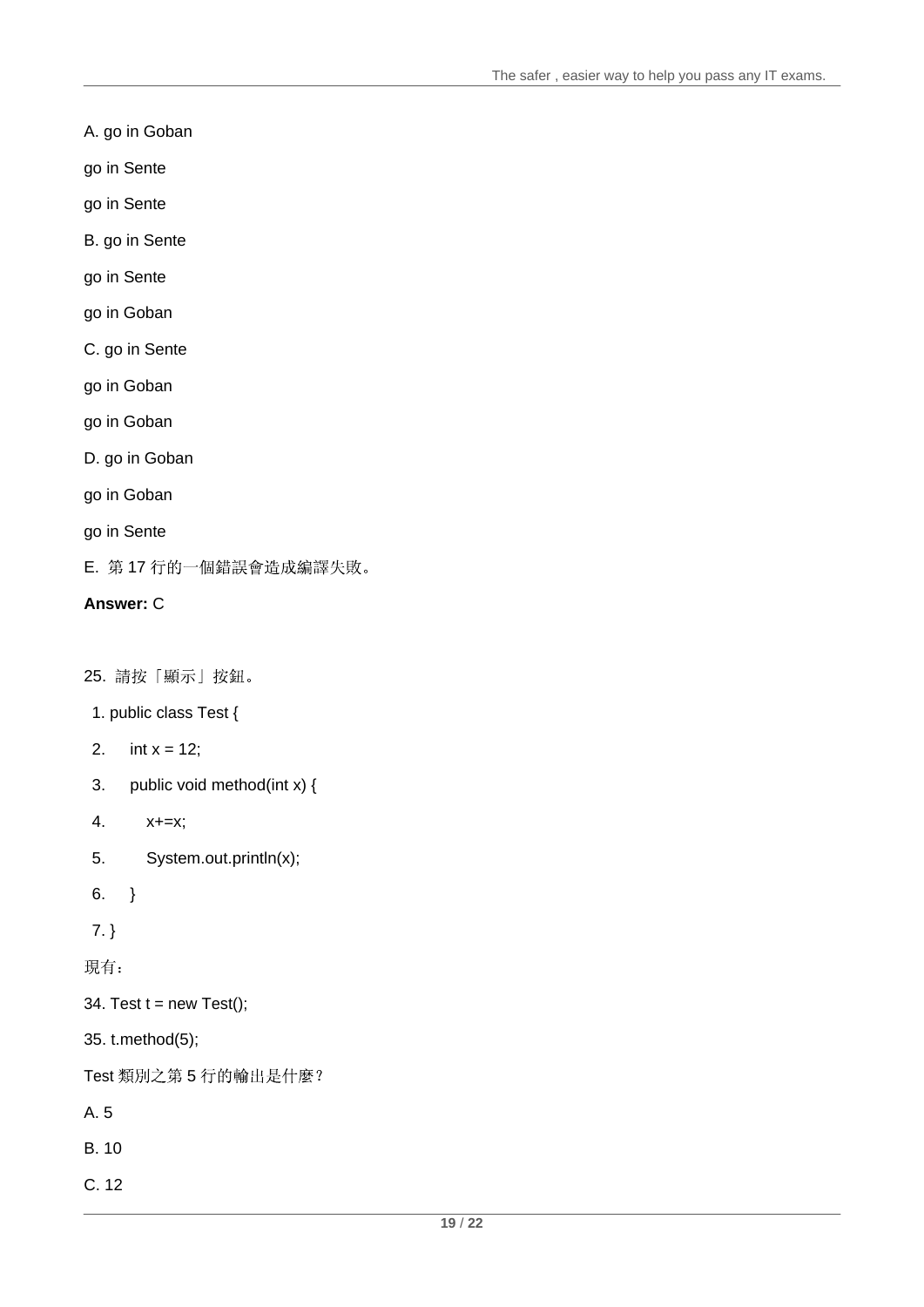D. 17 and 200 and 200 and 200 and 200 and 200 and 200 and 200 and 200 and 200 and 200 and 200 and 200 and 200

E. 24

**Answer:** B

26.

55. int []  $x = \{1, 2, 3, 4, 5\};$ 

56. int y[]  $= x;$ 

57. System.out.println(y[2]);

哪一項陳述是正確的?

A. 57 2

B. 57 3

C. 因為第55行的一個錯誤, 編譯會失敗。

D. 因為第56行的一個錯誤, 編譯會失敗。

**Answer:** B

27.

35. String #name = "Jane Doe";

36. int \$age = 24;

37. Double \_height = 123.5;

38. double ~temp = 37.5;

哪兩項陳述是正確的? (選擇兩項。)

A. 第 35 行無法編譯。 いっちょう しゅうしょう しゅうしゅう しゅうしゅう しゅうしゅう しゅうしゅう しゅうしゅう しゅうしゅう しゅうしゅう

B. 36

C. 37

D. 38

**Answer:** AD

28. 哪兩項程式碼片段可以正確地建立並初始化一個 int 元素的靜態陣列? (選擇兩項。)

A. static final int[]  $a = \{ 100,200 \};$ 

B. static final int[] a;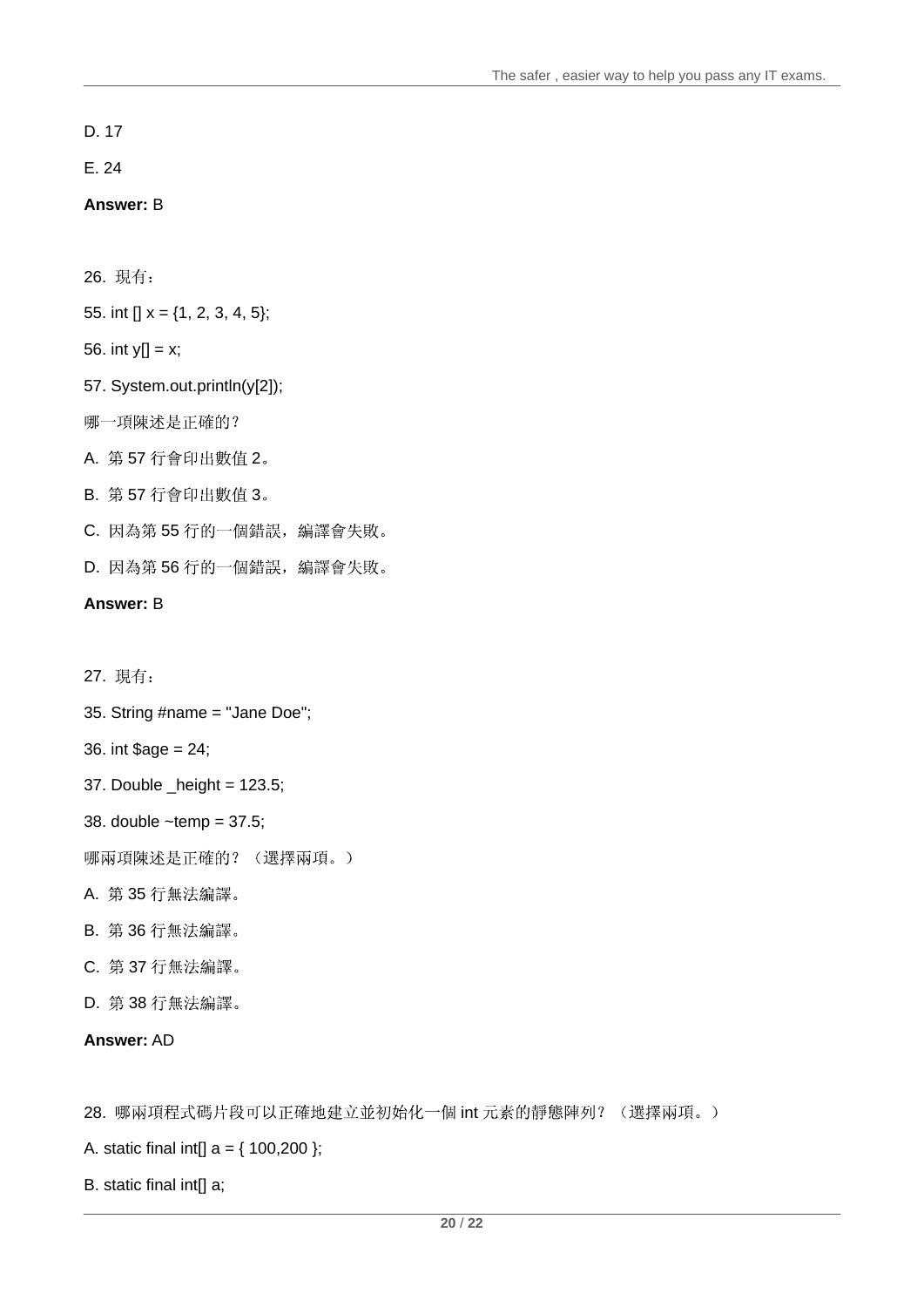```
static { a=new int[2]; a[0]=100; a[1]=200; }
```

```
C. static final int[] a = new int[2] { 100,200 };
```

```
D. static final int[] a;
```
static void init() {  $a = new int[3]$ ;  $a[0] = 100$ ;  $a[1] = 200$ ; }

### **Answer:** AB

29.

- 11. public class Ball{
- 12. public enum Color { RED, GREEN, BLUE };
- 13. public void foo(){
- 14. // insert code here
- 15. { System.out.println(c); }
- 16.  $\}$

```
17. }
```

```
在第14 行插入哪一項程式碼,可讓 foo 方法列印出 RED、GREEN、以及 BLUE?
```
- A. for( Color c : Color.values() )
- B. for( Color  $c = RED$ ;  $c \leq BLUE$ ;  $c++$ )
- C. for( Color c ; c.hasNext() ; c.next() )
- D. for( Color  $c = Color[0]$ ;  $c \leq Color[2]$ ;  $c++$ )
- E. for( $Color c = Color.RED$ ;  $c \leq Color.BLUE$ ;  $c++$ )

## **Answer:** A

## 30.

- 11. public enum Title {
- 12. MR("Mr."), MRS("Mrs."), MS("Ms.");
- 13. private final String title;
- 14. private Title(String t) { title = t; }
- 15. public String format(String last, String first) {
- 16. return title  $+$  "  $+$  first  $+$  "  $+$  last;
- 17. }